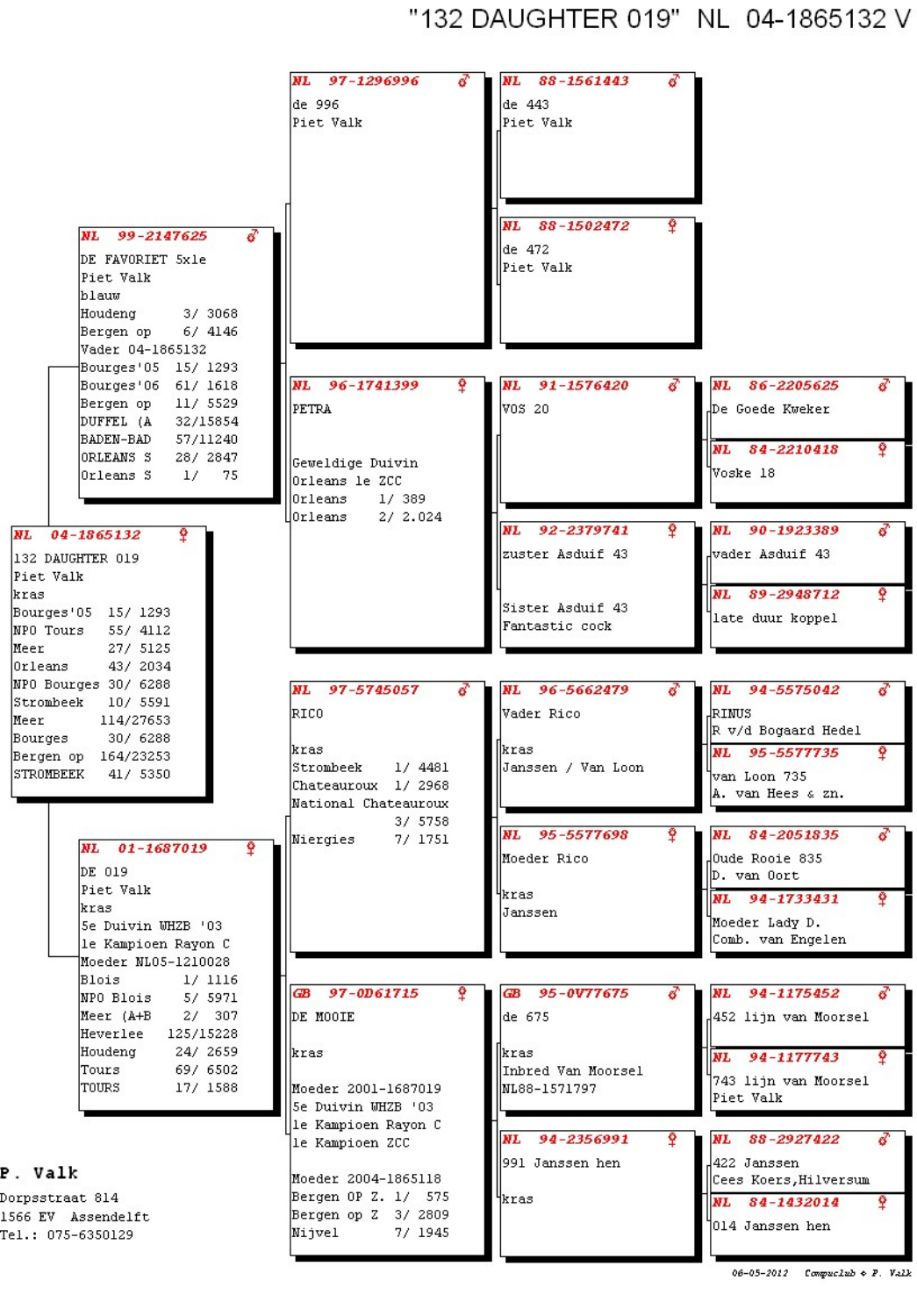| Beste prestaties per duif        |                |     |           |                |         |                    |
|----------------------------------|----------------|-----|-----------|----------------|---------|--------------------|
| NL 04-1865132 132 DAUGHTER 019   |                |     |           |                |         |                    |
| Vlu Vluchtdatum Losplaats        |                |     | Prijs Mee | Get            | Afstand | Snelheid           |
| Niveau<br>Perc                   |                |     |           |                |         |                    |
| V03 23-04-2005                   | Strombeek      | 10  | 5591      | 31             |         | 178,467 1352,903   |
| 99,82 rayon                      |                |     |           |                |         |                    |
| NO1 13-08-2005                   | Meer           |     | 114 27653 | 45             |         | 110,426 1580,529   |
| 99,59 afdeling                   |                |     |           |                |         |                    |
| E03 08-06-2008                   | Bourges        | 30  | 6288      | 5              |         | 623,053 1058,891   |
| 99,52 afdeling                   |                |     |           |                |         |                    |
| NO2 19-08-2006                   | Bergen op Zoom |     | 164 23253 | 20             |         | 115,057 1753,521   |
| 99,29 afdeling                   |                |     |           |                |         |                    |
| V02 13-05-2006                   | STROMBEEK      | 41  | 5350      | 10             |         | 178,467 1598,483   |
| 99,23 rayon                      |                |     |           |                |         |                    |
| J01 03-07-2004                   | Meer           | 44  | 5521      | 60             |         | 110,426 1435,093   |
| 99,20 rayon                      |                |     |           |                |         | 156, 144 1843, 079 |
| V02 12-04-2008<br>99,13 rayon    | Duffel         | 36  | 4118      | 52             |         |                    |
| E04 25-06-2005                   |                | 15  | 1293      | 5              |         | 628,486 1088,007   |
| 98,84 rayon                      | Bourges Gare   |     |           |                |         |                    |
| E02 17-06-2006                   | ORLEANS        |     | 130 10594 | 7              |         | 545, 362 1241, 955 |
| 98,77 afdeling                   |                |     |           |                |         |                    |
| E05 29-07-2006                   | Tours          | 55  | 4112      | 3              |         | 637,574 1349,937   |
| 98,66 afdeling                   |                |     |           |                |         |                    |
| E06 21-07-2007                   | Mullheim       | 90  | 6152      | 10             |         | 564,779 847,429    |
| 98,54 afdeling                   |                |     |           |                |         |                    |
| E04 23-06-2007                   | <b>Blois</b>   | 20  | 1243      | 19             |         | 597,920 1480,187   |
| 98,39 rayon                      |                |     |           |                |         |                    |
| NO1 12-08-2006                   | Meer           | 66  | 4048      | 38             |         | 110,430 1250,885   |
| 98,37 rayon                      |                |     |           |                |         |                    |
| A06 07-06-2009                   | Tours          | 157 | 9115      | 13             |         | 637,574 1239,287   |
| 98,28 afdeling                   |                |     |           |                |         |                    |
| E03 10-06-2007                   | Bourges        | 11  | 421       | 8              | 623,053 | 979,928            |
| 97,39 club                       |                |     |           |                |         |                    |
| E03 01-07-2006                   | <b>BOURGES</b> | 222 | 8328      | 4              |         | 623,053 1057,369   |
| 97,33 afdeling                   |                |     |           |                |         |                    |
| E03 11-06-2005                   | Le Mans        |     | 271 10022 | 12             | 593,796 | 992, 475           |
| 97,30 afdeling<br>E05 07-07-2007 | Baden-Baden    |     |           | 27             |         |                    |
| 96,71 afdeling                   |                |     | 235 7138  |                |         | 476,874 1208,555   |
| N05 09-09-2006                   | Harchies       |     | 433 12542 | 14             |         | 235,051 1207,155   |
| 96,55 afdeling                   |                |     |           |                |         |                    |
| E02 23-05-2009                   | OrlÚans Saran  |     | 487 12819 | 18             |         | 545, 362 1214, 475 |
| 96,20 afdeling                   |                |     |           |                |         |                    |
| N01 11-08-2007                   | Meer           | 34  | 766       | 43             |         | 110,430 1193,861   |
| 95,56 club                       |                |     |           |                |         |                    |
| E03 04-07-2009                   | Bourges        | 304 | 6819      | 14             |         | 623,053 1210,671   |
| 95,54 afdeling                   |                |     |           |                |         |                    |
| M18 08-05-2010                   | Laon           |     | 873 19513 | 10             |         | 333,048 1059,415   |
| 95,53 afdeling                   |                |     |           |                |         |                    |
| $V04 30 - 04 - 2005$             | Strepy/Thieu   | 51  | 1057      | 7 <sup>7</sup> |         | 226, 552 1350, 819 |
| 95,18 club                       |                |     |           |                |         |                    |
| E01 10-05-2008                   | Ablis          |     | 648 13063 | 16             |         | 486,138 1007,848   |
| 95,04 afdeling                   |                |     |           |                |         |                    |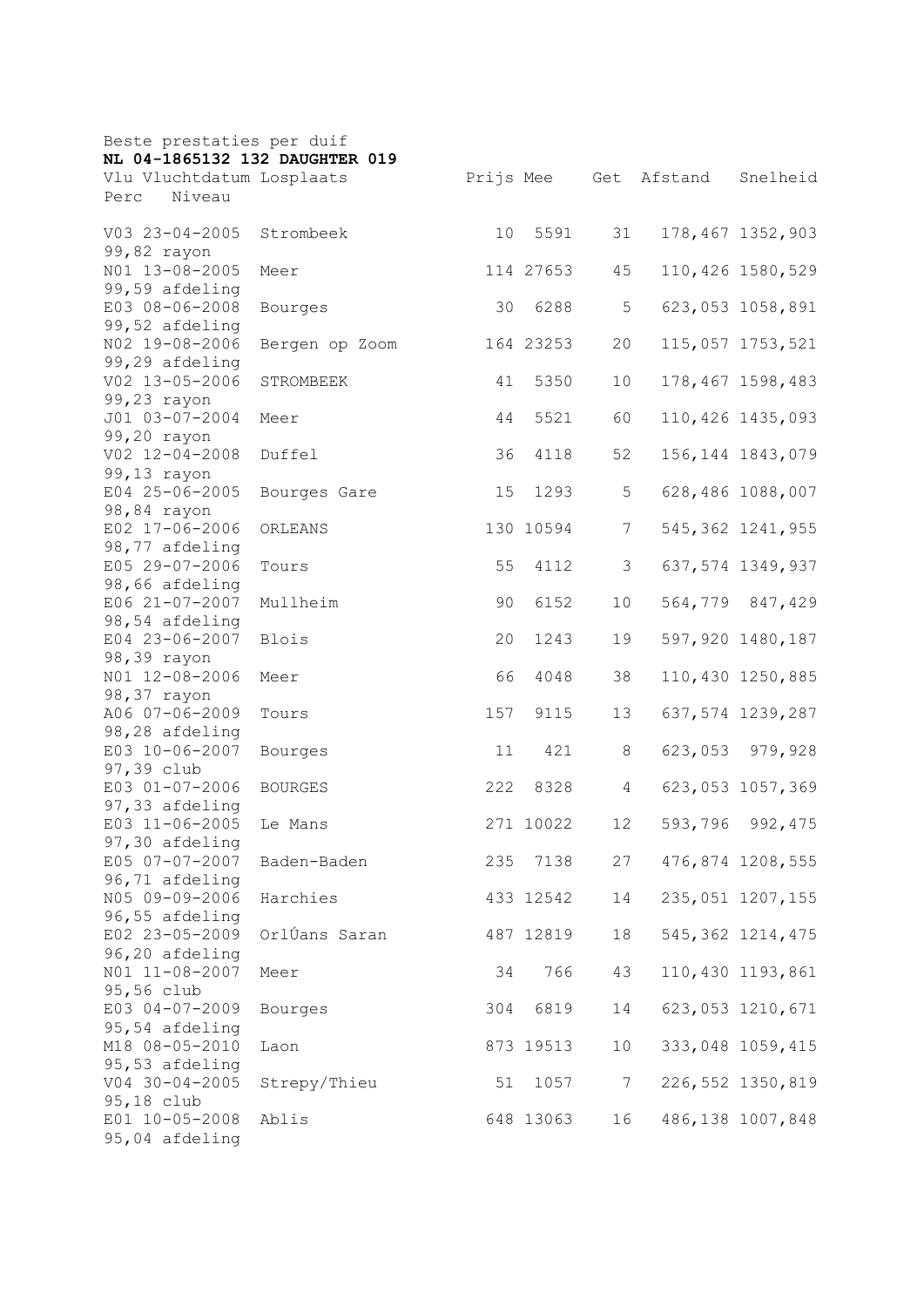| E04 15-07-2006                   | Blois           | 327 | 5971       | 2              | 597,920 975,852    |
|----------------------------------|-----------------|-----|------------|----------------|--------------------|
| 94,52 afdeling<br>E25 26-06-2010 | Tours           | 366 | 6565       | 18             | 637,574 1038,166   |
| 94,42 afdeling                   |                 |     |            |                |                    |
| $V01 05 - 04 - 2008$             | Meer            |     | 1123 19826 | $\mathbf 1$    | 110,430 1179,998   |
| 94,34 afdeling                   |                 |     |            |                |                    |
| V11 11-04-2009                   | Meer            | 398 | 6967       | 24             | 110,430 1517,884   |
| 94,29 afdeling<br>NO2 20-08-2005 | Bergen op Zoom  | 58  | 943        | 49             | 115,054 1122,142   |
| 93,85 club                       |                 |     |            |                |                    |
| M01 02-05-2009                   | Peronne         |     | 1444 22662 | 19             | 311,852 1346,406   |
| 93,63 afdeling                   |                 |     |            |                |                    |
| E01 15-05-2005                   | Ablis           | 42  | 640        | 3              | 487,973 1099,287   |
| 93,44 club                       |                 |     |            |                |                    |
| N04 30-08-2008                   | Strombeek       |     | 995 15150  | 19             | 178,467 1294,635   |
| 93,43 afdeling                   |                 |     |            |                |                    |
| M01 18-05-2008<br>93,36 rayon    | Peronne         | 156 | 2349       | 20             | 311,852 1073,495   |
| V01 09-04-2005                   | Meer            | 282 | 4058       | 31             | 110,426 1150,298   |
| 93,05 rayon                      |                 |     |            |                |                    |
| E27 10-07-2010                   | Orleans Saran   | 368 | 5146       | 16             | 545,362 1070,068   |
| 92,85 afdeling                   |                 |     |            |                |                    |
| E02 24-05-2008                   | Ablis           | 590 | 7886       | $\overline{4}$ | 486,138 997,236    |
| 92,52 afdeling                   |                 |     |            |                |                    |
| A03 21-06-2008                   | Blois           | 465 | 6090       | 24             | 597,920 1292,237   |
| 92,36 afdeling                   |                 |     |            |                |                    |
| V04 28-05-2006<br>92,09 rayon    | Chimay          | 389 | 4916       | 50             | 273,902 1244,069   |
| N03 23-08-2008                   | Duffel          |     | 1392 17116 | 16             | 156, 144 1210, 880 |
| 91,87 afdeling                   |                 |     |            |                |                    |
| V05 07-05-2005                   | Chimay          | 361 | 4275       | 2              | 273, 911 1129, 226 |
| 91,56 rayon                      |                 |     |            |                |                    |
| V06 10-06-2006                   | CHIMAY          |     | 1551 18333 | 25             | 273,902 1337,855   |
| 91,54 afdeling                   |                 |     |            |                |                    |
| V01 06-05-2006                   | MEER            |     | 2452 27750 | 6              | 110,430 1325,975   |
| 91,16 afdeling                   |                 |     |            |                |                    |
| N04 01-09-2007<br>90,84 rayon    | Strombeek       | 251 | 2739       | 49             | 178,467 1300,638   |
| N05 08-09-2007                   | Nijvel          |     | 1179 12649 | 27             | 213,720 1156,921   |
| 90,68 afdeling                   |                 |     |            |                |                    |
| V03 19-04-2008                   | Strombeek       | 62  | 648        | 30             | 178,467 1184,634   |
| 90,43 club                       |                 |     |            |                |                    |
| J03 17-07-2004                   | Strombeek       | 33  | 337        | 81             | 178,467 1288,160   |
| 90,21 club                       |                 |     |            |                |                    |
| V17 01-05-2010                   | Nivelles/Nijvel |     | 2141 21506 | 14             | 213,720 1323,337   |
| 90,04 afdeling<br>E02 27-05-2007 | Ablis           | 52  |            | 26             |                    |
| 89,98 club                       |                 |     | 519        |                | 486, 138 1406, 177 |
| NO2 16-08-2008                   | Bergen op Zoom  | 59  | 575        | 19             | 115,057 1465,659   |
| 89,74 club                       |                 |     |            |                |                    |
| V12 18-04-2009                   | Strombeek       | 738 | 7018       | 24             | 178,467 1098,027   |
| 89,48 afdeling                   |                 |     |            |                |                    |
| M03 02-06-2007                   | Morlincourt     |     | 1355 12760 | 19             | 346,894 1065,129   |
| 89,38 afdeling                   |                 |     |            |                |                    |
| E01 03-06-2006                   | ABLIS           |     | 1691 14707 | 14             | 486,138 1248,057   |
| 88,50 afdeling                   |                 |     |            |                |                    |